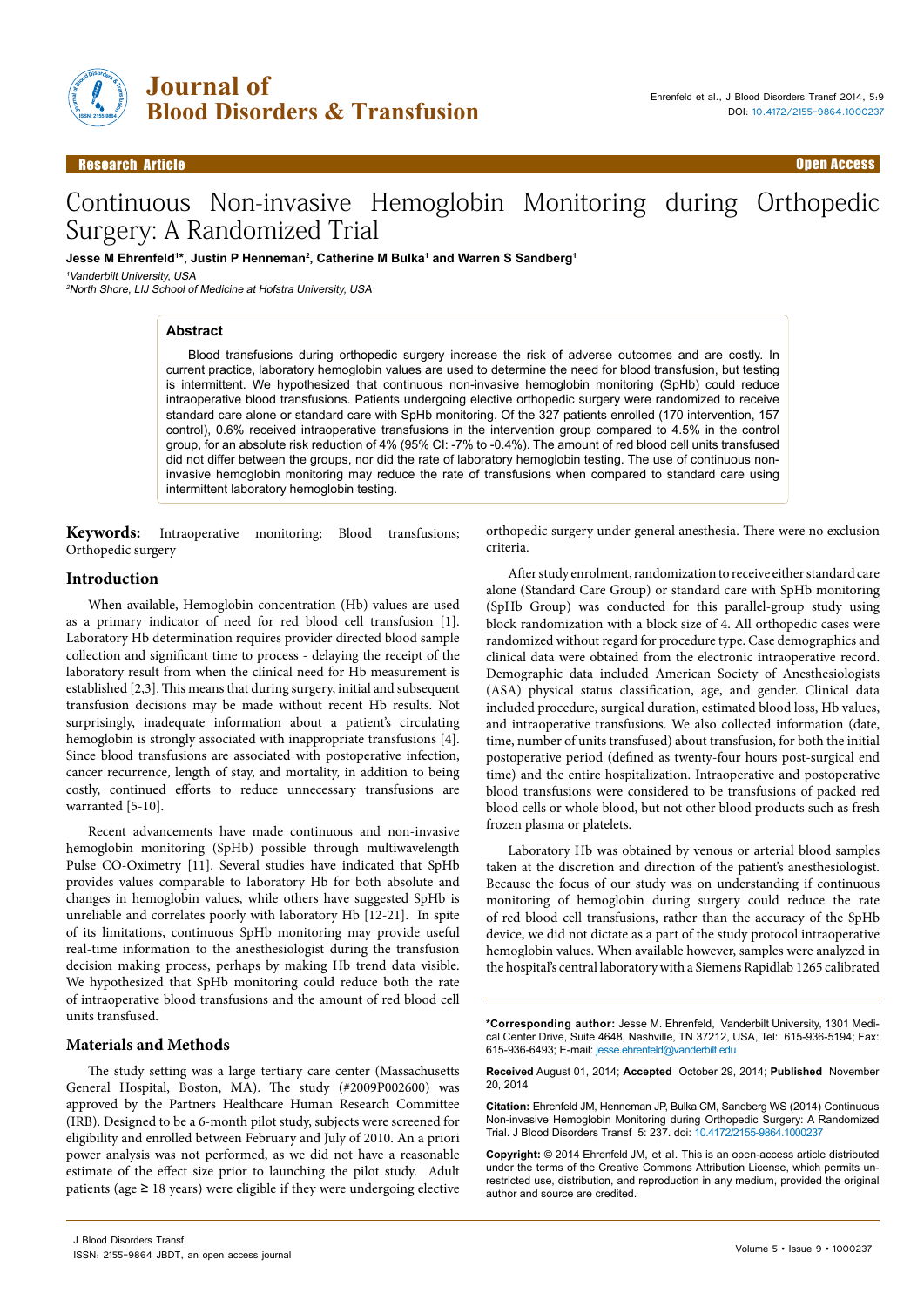**Citation:** Ehrenfeld JM, Henneman JP, Bulka CM, Sandberg WS (2014) Continuous Non-invasive Hemoglobin Monitoring during Orthopedic Surgery: A Randomized Trial. J Blood Disorders Transf 5: 237. doi: 10.4172/2155-9864.1000237

Page 2 of 5



to manufacturer's specifications. Records were obtained through an electronic database query of the hospital clinical data repository to obtain preoperative, intraoperative, and postoperative hemoglobin values. Preoperative Hb values were defined as the most recently available laboratory Hb results prior to entering the operating room; postoperative Hb values were defined as the first available laboratory Hb result after the patient left the operating room.

SpHb values were obtained with a multiwavelength Pulse CO-Oximeter and adhesive sensor (Radical-7 Monitor and Rainbow Resposable Adhesive Sensor, Rev E, Masimo, Irvine, CA). Pulse CO-Oximetry technology utilizes multiple wavelengths of light with advanced signal processing and adaptive filters to identify, isolate, and quantify blood constituents including total hemoglobin, methemoglobin, and carboxyhemobin, along with oxygen saturation  $(SpO<sub>2</sub>)$ , pulse rate, and perfusion index. The SpHb monitor was mounted in the operating room on the anesthesia machine in a readily accessible and visible position for the anesthesia care team to view. The anesthesia care provider was informed of the device and its proper use. The SpHb monitors displayed and recorded SpHb and other measurements continuously.

At Massachusetts General Hospital during the study period, there were no formally agreed upon hospital or departmental transfusion

guidelines. Decisions about transfusions were made by the anesthesia care team although most practitioners favored a restrictive transfusion approach during the conduct of the study. Anesthesiologists were instructed to care for patients in the Standard Care Group as they normally would. For patients in the SpHb Group, anesthesiologists were instructed to care for patients as they normally would, but to use their own discretion in the use of SpHb values to help guide need for laboratory Hb tests and blood transfusions. Notably, there was no attempt to standardize transfusion practices or initiate a specific transfusion protocol during the study period, as we were primarily interested in understanding the impact of adding the SpHb technology to existing practice.

The primary outcome variables were the frequency of intraoperative red blood cell transfusions and the number of red blood cell units transfused per patient. Secondary outcome variables included the frequency of laboratory Hb testing and the frequency of postoperative blood transfusions. To monitor safety, each patient also received a follow-up phone call by a trained research assistant 28 days after their surgery to identify the presence of postoperative complications. Patients were asked if they had been to an emergency room or urgent care clinic since their original surgery, and if they had been readmitted to a hospital after their original surgery. Additionally, we screened each patient's medical record to determine if patients had been readmitted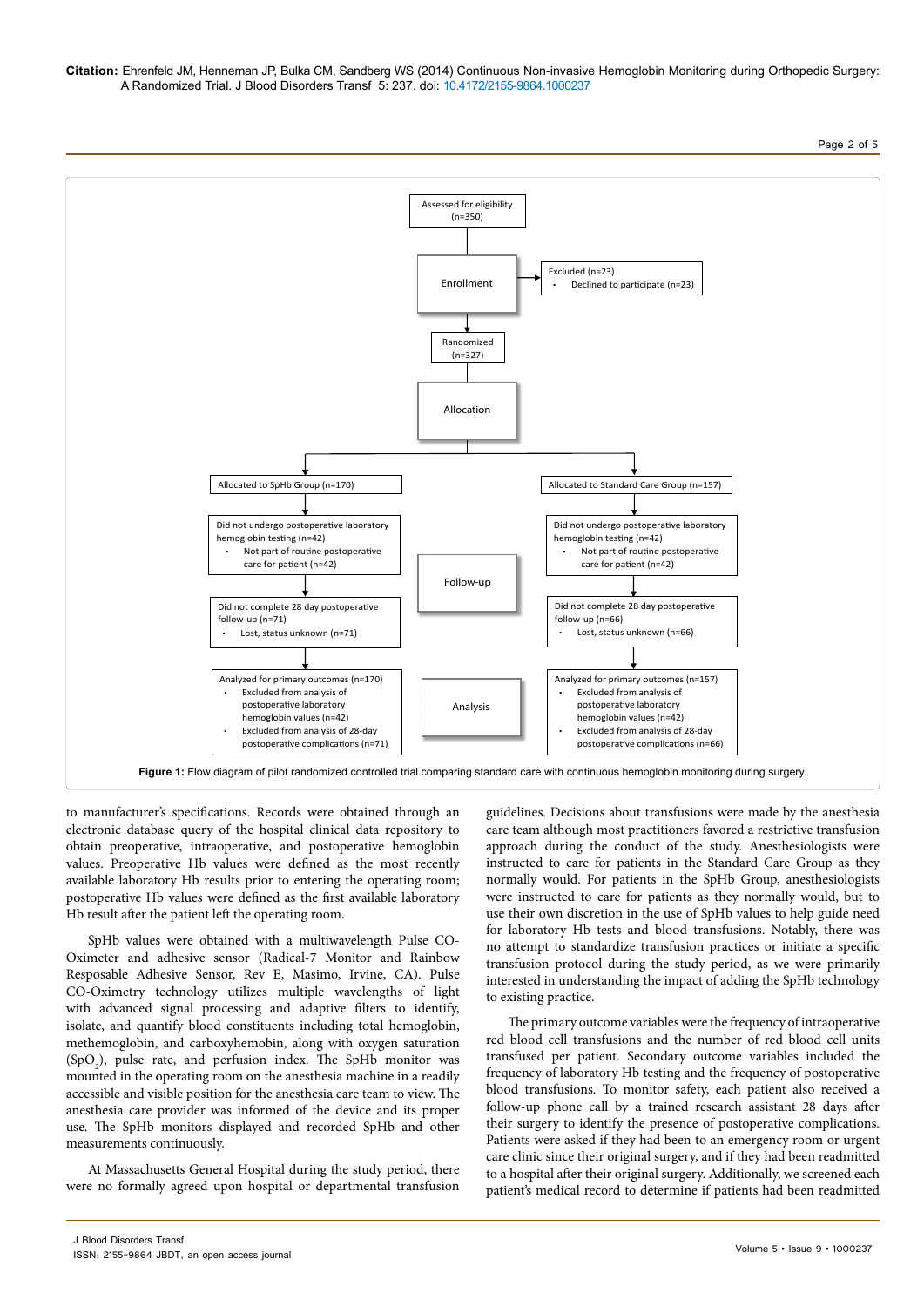to the study hospital, had a second surgery, or visited the emergency department at the study hospital.

Concerned that clinicians might alter their transfusion practices solely on the basis of their patient being enrolled in our study, we identified a retrospective cohort (from before the time of the study) to check this possibility. For each patient enrolled in the standard care group (N=157), we obtained a matched patient from a retrospective cohort taken from the six-month period prior to this study at the same study site. Electronic records were used to identify patients who were matched on three criteria: age, ASA physical status classification, and procedure. We compared the Standard Care Group to the matched retrospective cohort on primary outcomes only, in a set of comparisons planned in advance and separate from the main outcome comparisons between the SpHb and standard care groups in the active study.

Continuous variables were assessed for normality using histograms. When normally distributed, continuous variables are expressed as mean (SD). Skewed continuous variables are expressed as median (range). Categorical variables are presented as N (%). We calculated differences between the groups as the difference between means, medians, or proportions depending on the variable type. These were considered statistically significant when the confidence interval for the difference (95% CI) did not contain zero.

### **Results**

We recruited patients from February 2010 through July 2010. A total of 350 patients were screened, and 327 patients were enrolled with 157 patients in the Standard Care Group and 170 patients in the SpHb Group (Figure 1). For all patients, procedures included primarily hip replacement (33%), knee replacement (30%), and spinal surgery (13%). The retrospective cohort, who received no intervention and was matched to the Standard Care Group, consisted of 157 subjects. As shown in Table 1, baseline characteristics between the Standard Care Group, the SpHb Group, and the matched retrospective cohort were similar. The standard care group was 53.5% male and had an average age of 61.0 ±15.8 years. The majority (73.9%) of the standard care group had an ASA class of 2. The SpHb group was 48.2% male and had

an average age of  $61.9 \pm 15.9$  years. Of the 170 patients in this group, 107 (62.9%) had an ASA class of 2. The mean preoperative laboratory hemoglobin value was 13.5  $\pm$  1.6 g/dL in the SpHb Group and 13.6  $\pm$  1.5 g/dL in the Standard Care Group.

Table 2 provides information on the primary and secondary outcomes for the Standard Care Group and SpHb Group. The risk difference for intraoperative RBC transfusion between the SpHb Group and the Standard Care Group was -0.04 (95% CI: -0.07, -0.004). Among the SpHb Group, only one patient received an intraoperative RBC transfusion. This patient underwent a spine procedure. The median number of RBC units transfused among both the SpHb Group and the Standard Care Group was 0. We observed no difference between the groups in the amount of estimated blood loss (median difference between groups: 0). The likelihood of patients receiving intraoperative Hb testing was similar in the SpHb and Standard Care Groups (risk difference: -0.03, 95% CI: -0.11 to 0.04).

No patient from either group received any additional transfusion during the immediate twenty four-hour postoperative period, and only one patient (in the control group) received a transfusion during their entire postoperative hospital course. Of the 327 patients recruited, 190 patients responded to a follow up call (58%). There were no observed differences at 28 days in the rate of postoperative complications (defined as death, readmission to a hospital, a second surgery, or a visit to the emergency room or an urgent care clinic in the 28 days after surgery) between the SpHb and Standard Care Groups (risk difference: -0.09, 95% CI: -0.20 to 0.02). As shown in Table 3, the Standard Care Group had a similar RBC transfusion rate compared to the matched retrospective cohort (risk difference: 0.01, 95% CI: -0.04 to 0.06). Median RBC units transfused per case in the Standard Care and the retrospective cohort groups were both 0.

### **Discussion**

Our results demonstrate that SpHb-guided blood management in a diverse group of orthopedic surgical is associated with a 4% (95% CI: -7% to -0.4%) absolute reduction in the risk of having a blood transfusion during surgery compared to standard care. However,

|                                                    | Retrospective<br>Cohort (N=157) |                          | <b>SpHb Group</b><br>$N = 170$ |        | <b>Standard Care Group</b><br>$(N=157)$ |        |
|----------------------------------------------------|---------------------------------|--------------------------|--------------------------------|--------|-----------------------------------------|--------|
|                                                    |                                 | Total*                   |                                | Total* |                                         | Total* |
| Age (years), Mean (SD)                             | 61.0(15.4)                      | 157                      | 61.9 (15.9)                    | 170    | 61.0(15.8)                              | 157    |
| ASA Status, N (%)                                  |                                 |                          |                                |        |                                         |        |
|                                                    | 10(6.4)                         | 157                      | 19(11.1)                       | 170    | 8(5.1)                                  | 157    |
| $\overline{2}$                                     | 111 (70.7)                      | 157                      | 107 (62.9)                     | 170    | 116 (73.9)                              | 157    |
| 3                                                  | 35(22.3)                        | 157                      | 43 (25.2)                      | 170    | 30(19.1)                                | 157    |
| 4                                                  | 1(0.6)                          | 157                      | 1(0.6)                         | 170    | 3(1.9)                                  | 157    |
| Male, N (%)                                        | 84 (53.5)                       | 157                      | 82 (48.2)                      | 170    | 84 (53.5)                               | 157    |
| Laboratory Hb value (g/dL), Mean (SD) <sup>a</sup> |                                 | $\overline{\phantom{a}}$ | 13.5(1.6)                      | 155    | 13.6(1.5)                               | 147    |
| Surgical Procedure, N (%) <sup>b</sup>             |                                 |                          |                                |        |                                         |        |
| Hip Replacement                                    |                                 | $\blacksquare$           | 55 (32.4)                      | 170    | 52(33.1)                                | 157    |
| Knee Replacement                                   |                                 | $\overline{\phantom{a}}$ | 56 (32.9)                      | 170    | 42 (26.8)                               | 157    |
| Spine Surgery                                      |                                 | $\overline{\phantom{a}}$ | 21(12.4)                       | 170    | 22 (14.0)                               | 157    |
| Incision and Drainage                              |                                 | $\overline{\phantom{a}}$ | 4(2.4)                         | 170    | 9(5.7)                                  | 157    |
| <b>Shoulder Surgery</b>                            |                                 | ۰                        | 6(3.5)                         | 170    | 8(5.1)                                  | 157    |
| Other                                              |                                 | $\overline{\phantom{a}}$ | 28 (16.5)                      | 170    | 46 (29.3)                               | 157    |

\*Total refers to the number of patients for whom relevant data was available (e.g. responded to follow up).

a Preoperative laboratory Hb values unavailable for the Retrospective Cohort

b Surgical procedure data unavailable for the Retrospective Cohort. Other includes ankle, femur, tibia, Achilles tendon, humerous, elbow, hallux valgus, calcaneous, tibial, and wrist repairs; tumor and hardware removal, and leg tendon transplants.

**Table 1:** Characteristics of patients in the Retrospective Cohort, Standard Care Group, and SpHb Group.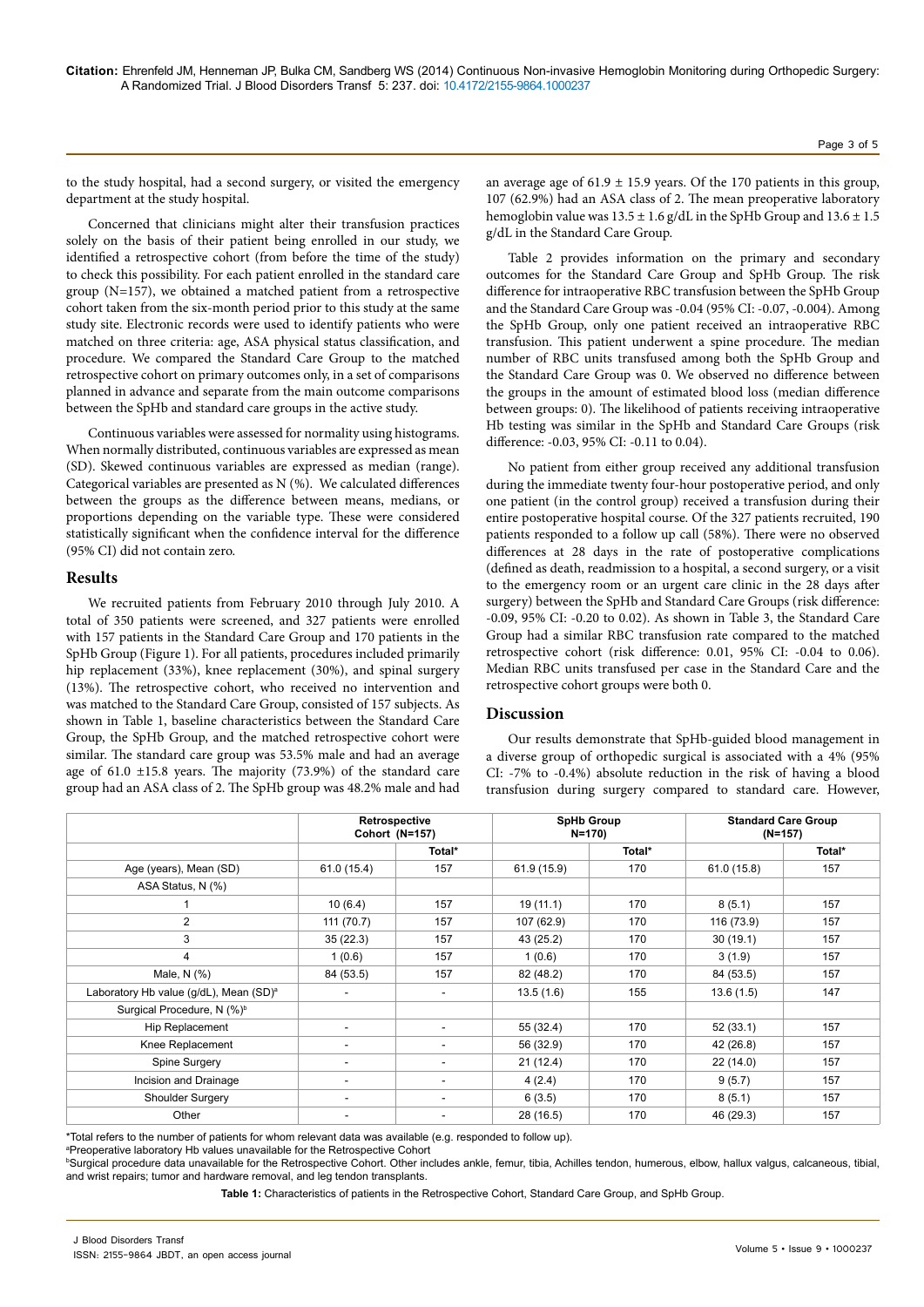## Page 4 of 5

|                                              | <b>SpHb Group</b><br>(N=170) |        | <b>Standard Care Group</b><br>$(N=157)$               |        | <b>Difference</b> <sup>a</sup> | 95% CI            |
|----------------------------------------------|------------------------------|--------|-------------------------------------------------------|--------|--------------------------------|-------------------|
| Intraoperative                               |                              | Total* |                                                       | Total* |                                |                   |
| Received RBC transfusions, N (%)             | 1(0.6)                       | 170    | 7(4.5)                                                | 157    | $-0.04$                        | $(-0.07, -0.004)$ |
| By procedure type, N                         | Spine Surgery, 1             |        | Spine Surgery, 3<br>Hip Surgery, 3<br>Knee Surgery, 1 |        |                                |                   |
| RBC units transfused, Median (Range)         | $0(0-2)$                     | 170    | $0(0-5)$                                              | 157    | 0.00                           | (0.00, 0.00)      |
| Estimated blood loss (mL), Median (Range)    | $100(0-2,000)$               | 170    | 100 (0-1,500)                                         | 157    | 0.00                           | (0.00, 50.00)     |
| Received laboratory Hb test, N (%)           | 18 (10.6)                    | 170    | 22(14.0)                                              | 157    | $-0.03$                        | $(-0.11, 0.04)$   |
| Postoperative                                |                              |        |                                                       |        |                                |                   |
| Received RBC transfusions, N (%)             | 0(0.0)                       | 170    | 1(0.6)                                                | 157    | $-0.01$                        | $(-0.02, 0.01)$   |
| Laboratory Hb value (q/dL), Mean (SD)        | 11.8(1.5)                    | 128    | 11.7(1.5)                                             | 115    | $-0.02$                        | $(-0.40, 0.36)$   |
| Suffered complications within 28 days, N (%) | 15(15.2)                     | 99     | 22(24.2)                                              | 91     | $-0.09$                        | $(-0.20, 0.02)$   |

\*Total refers to the number of patients for whom relevant data was available (e.g. responded to follow up).

a For categorical variables, difference refers to the risk difference. For normally distributed continuous variables, difference refers to the difference in means. For skewed continuous variables, difference refers to the difference in medians.

**Table 2:** Intraoperative and postoperative outcomes among the Standard Care Group (control) and SpHb Group (intervention).

|                                      | <b>Retrospective Cohort</b><br>$(N=157)$ |        | <b>Standard Care Group</b><br>$(N=157)$ |        | Difference <sup>a</sup> | 95% CI          |
|--------------------------------------|------------------------------------------|--------|-----------------------------------------|--------|-------------------------|-----------------|
| Intraoperative                       |                                          | Total* |                                         | Total* |                         |                 |
| Received RBC transfusions, N (%)     | 9(5.7)                                   | 157    | 7(4.5)                                  | 157    | 0.01                    | $(-0.04, 0.06)$ |
| RBC units transfused, Median (Range) | $0(0-3)$                                 | 157    | $0(0-5)$                                | 157    | 0.00                    | (0.00, 0.00)    |

\*Total refers to the number of patients for whom relevant data was available (e.g. responded to follow up).

a For categorical variables, difference refers to the risk difference. For normally distributed continuous variables, difference refers to the difference in means. For skewed continuous variables, difference refers to the difference in medians.

**Table 3:** Intraoperative outcomes among the Standard Care Group (control) and the matched retrospective cohort.

we observed no statistically significant difference in the amount of RBC units transfused between the two groups. Since patients were randomized to the SpHb and Standard Care Groups, we conclude the difference in the rate of intraoperative transfusions was due to the presence of continuous and non-invasive Hb values in the SpHb Group. The reduction in intraoperative transfusion rate was not temporary, as evidenced by the absence of postoperative transfusion rates in the SpHb Group. We believe that the availability of SpHb decreases inappropriate transfusion (either by preventing an initial transfusion, or the transfusion of additional blood products after a single unit has been delivered). To our knowledge, this is the first study to assess the impact of continuous non-invasive hemoglobin monitoring during surgery on the frequency of red blood cell transfusions.

We chose to study orthopedic surgical patients because of their high procedural volume and our desire to assess benefit in patients with a moderate overall risk for transfusion. Thus, if SpHb monitoring provides clinical and financial benefit in this population, then this result could be robust in patients at higher risk for transfusion. We chose not to create a specific transfusion protocol in either group because we wanted the Standard Care Group to represent real-world behavior at our hospital and also because we wanted to observe the naturally occurring impact of SpHb monitoring (as distinct from protocol adherence) on clinician behavior.

A small sample size and limited statistical power are obvious limitations of this pilot randomized trial. Another major limitation of our study was the relatively rare event occurrence of a transfusion in the population studied. While a higher risk group (e.g. trauma, cardiac, vascular) may have provided more events for comparison, their case volume would be both dramatically lower, and already heavily biased towards a more apparent clinical indication for transfusion. We sought to capture the population of patients for whom transfusions were a fair possibility, yet where the decision to transfuse was less clear and could be influenced by Hb monitoring. Although the absolute risk reduction was statistically significant, the low percentage of patients receiving RBC transfusions may mean that the actual reduction experienced by hospitals could be higher or lower.

A further limitation is that clinicians may have altered their transfusion practices solely on the basis of their patient being enrolled in our study (i.e. Hawthorne effect). We created a retrospective cohort to investigate this possibility, to see if transfusion practices matched historical controls. The transfusion rate and mean RBC units transfused per case in our retrospective cohort group were consistent with the rate of transfusion in our prospective control, the Standard Care Group. This validates that the results achieved in the Standard Care Group did in fact represent standard care for our hospital, and did not represent lower or higher transfusion activity than is typical at our institution for this population. Furthermore, Hb values were not universally measured in patients, nor were pre and post transfusion Hb values universally available. Because our institution did not possess transfusion guidelines, it was difficult to assess rationale for transfusion. However, a strong reason for performing the study was the idea that perhaps there are, in fact, robust clinical markers that can help guide our decision-making. Only a small subset, little more than half, of our patients responded to follow-up calls, making postoperative evaluation difficult to generalize.

In the absence of objective information to guide intraoperative transfusion decisions, clinicians can react to readily available indicators that are secondary indicators of circulating red cell mass, such as visual estimation of blood loss or changes in vital signs. While visual estimation of blood loss is commonly performed, its accuracy is limited and should not be used to solely determine need for RBC transfusion [22]. Point of care hemoglobin measurement is also an option, but it is invasive as it requires a blood sample and likely similar in accuracy to SpHb [23]. The lack of continuous Hb values during surgery may lead to inaccurate assumptions about anemic status, as incomplete knowledge